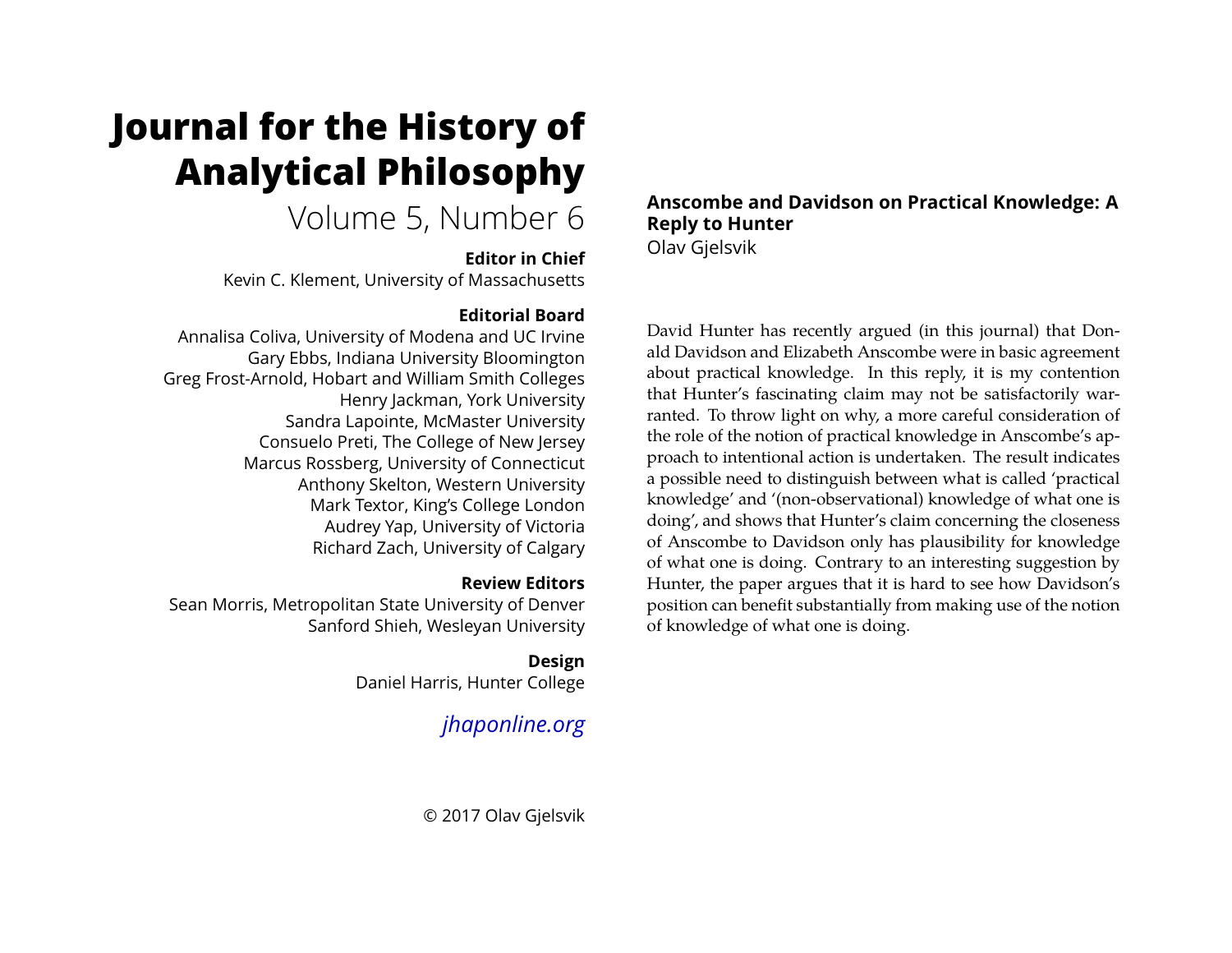# **Anscombe and Davidson on Practical Knowledge: A Reply to Hunter**

Olav Gjelsvik

#### **1. Introduction**

David Hunter has recently argued that Donald Davidson and Elizabeth Anscombe were in *basic agreement about practical knowledge*: '[A] careful study of their writings shows that in fact they held remarkably similar views on the nature and need for practical knowledge' [\(Hunter 2015,](#page-11-0) 3). Hunter also claims that Davidson could have made use of this notion of practical knowledge to develop his position regarding the significance of deviant causal chains.

If Hunter's claims were true, the history of analytical philosophy of action would have to be rewritten. This paper aims to show that neither claim is warranted. The main reason is that the same basic conception of 'practical knowledge' is not found in both. The further claim that Davidson could have used some notion of 'practical knowledge' to improve his position and reduce or remove the problem of deviant causal chains, is interesting, but stands in need of further argument.

There are, thus, important questions about what the notion of practical knowledge in play is and what it does. Hunter seems to assume that 'practical knowledge' in Anscombe is the same as what he calls 'agential knowledge', i.e. non-observational knowledge of what you are doing. This is not, I shall suggest, an identification we should make without careful justification. The concept of 'practical knowledge' is generally agreed by scholars to be a key concept in Anscombe's account of intentional action, an account most interpreters see as very different from Davidson's. Whether Anscombe's concept could be a given a role in the Davidsonian approach is a fascinating question.

Hunter's article is not just stimulatingly provocative in its claim about how close Anscombe and Davidson are. His paper is an interesting contribution to our understanding of Davidson's work, not least by showing that Davidson seems to acknowledge (a type of) 'agential knowledge'. Hunter's positive contribution can thus be stated as the thesis that both Anscombe and Davidson hold that some form of 'agential knowledge' is characteristic of intentional action. The question before us is what sort of difference this fact makes for their developed views on intentional action and agency.

To see the fuller picture here, we first need more details about Anscombe's views. I shall provide those in the first part, where I spell out some of the things Anscombe meant by practical knowledge, and show some of the basic functions of this concept in her approach to intentional action. In the latter part I contrast this approach to Davidson's, and go on to explain what difference it makes to the understanding of intentional action in general and in particular to Davidson's problem of wayward causal chains, before finally discussing whether Davidson can improve his position by making use of a concept of 'agential knowledge'.

#### **2. Anscombe on 'Practical Knowledge'**

Anscombe makes claims to the effect that this concept has been almost completely forgotten, and that this is a great loss for the philosophical task of understanding intentional action [\(Anscombe 1957,](#page-11-1) §32, p. 57). Recovering this concept is vital for understanding intentional action, she holds. Moreover, the clue to understanding it is practical reasoning: 'The notion of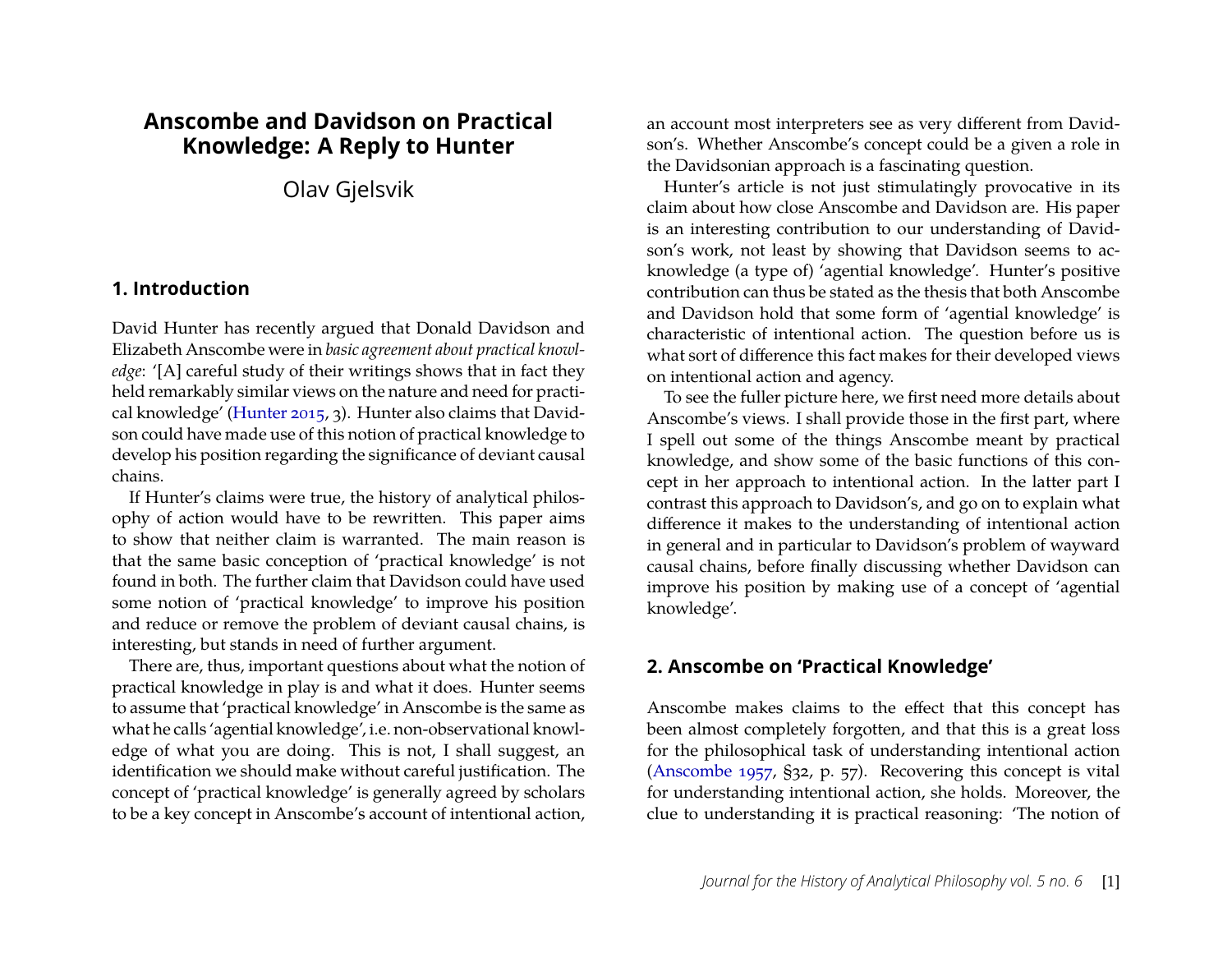"practical knowledge" can only be understood if we first understand "practical reasoning" ' [\(1957,](#page-11-1) §33, p. 57). She thus needs an account of practical reasoning.[1](#page-2-0)

Already at this stage we should note that 'practical knowledge' can hardly be what Ryle discussed as 'knowledge how to . . . '. While 'knowledge how to . . . ' is often said to be practical knowledge, this type of knowledge was much discussed at the time. Furthermore, it seems implausible that this type of knowledge can only be understood by first understanding practical reasoning, making the connection between the two somewhat looser. I shall therefore assume that the concept 'practical knowledge' Anscombe wants to explore is not the Rylean notion of 'knowledge how to . . . '.

Anscombe ascribes a vital role to practical reasoning in clarifying practical knowledge. Her later paper 'Practical Inference' [\(1996\)](#page-11-2) takes issue with several aspects of her view on practical reasoning in *Intention*, and accepts that the inferential connection in practical reasoning is the same as in all (theoretical) reasoning.[2](#page-2-1) Her positive view of practical reasoning thus evolves and

changes, but remains hard to pin down. It seems fair to say that she never provided a worked out account. We can, however, see interesting constraints on an adequate account of practical reasoning developing from two types of consideration. The first is this. In discussing practical reasoning and what she takes to be modern misunderstandings of Aristotle's view, those views according to which Aristotle sees practical reasoning as reasoning towards a conclusion with a practical content. She in fact mocks [\(1957,](#page-11-1) 58) a view that calls a syllogism practical because it has a practical content, saying that we could just as well speak about the minced pie syllogism for syllogisms about minced pies. To introduce a kind of syllogism simply from the kind of content the syllogism has, for instance minced pies, offers no theoretically interesting way to classify syllogisms. Secondly, she makes some positive remark about the need for the premises to be on active service, so to speak (in presenting Aristotle's view, [1957,](#page-11-1) 60). That, however, raises the issue of what the premises and the conclusions on active service are in the practical and the theoretical case, and how this relates to the previous point, that the inferential (logical) connections are the same.<sup>[3](#page-2-2)</sup>

With this said about practical inference, the supposed clue to the understanding of 'practical knowledge', let us turn to the *knowledge of your action in acting*. Early on in *Intention* (§8) we are introduced to the use of the concept of 'non-observational

<span id="page-2-0"></span><sup>&</sup>lt;sup>1</sup>It is controversial whether anything like a workable account of practical reasoning is really provided by Anscombe in *Intention* or later. There are, in my view, many problems that she tries to deal with later, especially in her 'Practical Inference' [\(1996\)](#page-11-2), where she abandons some earlier views and moves considerably closer to Aristotle on several points. Many issues still remain, however, and big questions as to whether her later account in this paper can be seen as coming at all close to a worked out account. Since this is so, I shall not delve into questions here, nor into the significance of claims of Anscombe's, for instance that the practical syllogism does not describe 'actual mental processes' [\(1957,](#page-11-1) 80). Assessing that claim requires both a firm view on what a mental process is, how much of the reasoning we engage in is enthymematic, and an account of the reasoning.

<span id="page-2-1"></span><sup>&</sup>lt;sup>2</sup>Anscombe makes this point in Anscombe  $(1996, 21–22)$ , and she puts it by saying: 'Thus, if we should want to give conditionals which are logical truths, which we might think of as giving us the logically necessary connexions which "stand behind" the inferences, *they will be exactly the same conditionals* for the practical and the corresponding "theoretical" inferences' (her italics). The logically necessary connections she speaks of (logical truths) are what I here call inferential connections.

<span id="page-2-2"></span><sup>&</sup>lt;sup>3</sup>I cannot here go into this, only note that the conception of premises and conclusion must be richer than in today's standard approaches, and this added richness should exhibit the parallel ways theoretical premises relate to 'truth' and practical premises to the 'good'. We should at the same time recognize that what we say about what the premises and the conclusion are must be squared with some well established points in Anscombe scholarship, namely that (1) that the 'practical syllogism' is supposed to display the *point* of the action; (2) that practical reasoning isn't supposed to be something (i.e. a psychological process) that precedes an action and gives rise to it, but rather represents a rational 'order'; and (3) that this 'order' is an order of means to end, i.e., the same one elicited in answers to Anscombe's question 'Why?'. An anonymous referee made me see the importance of adding this clarification.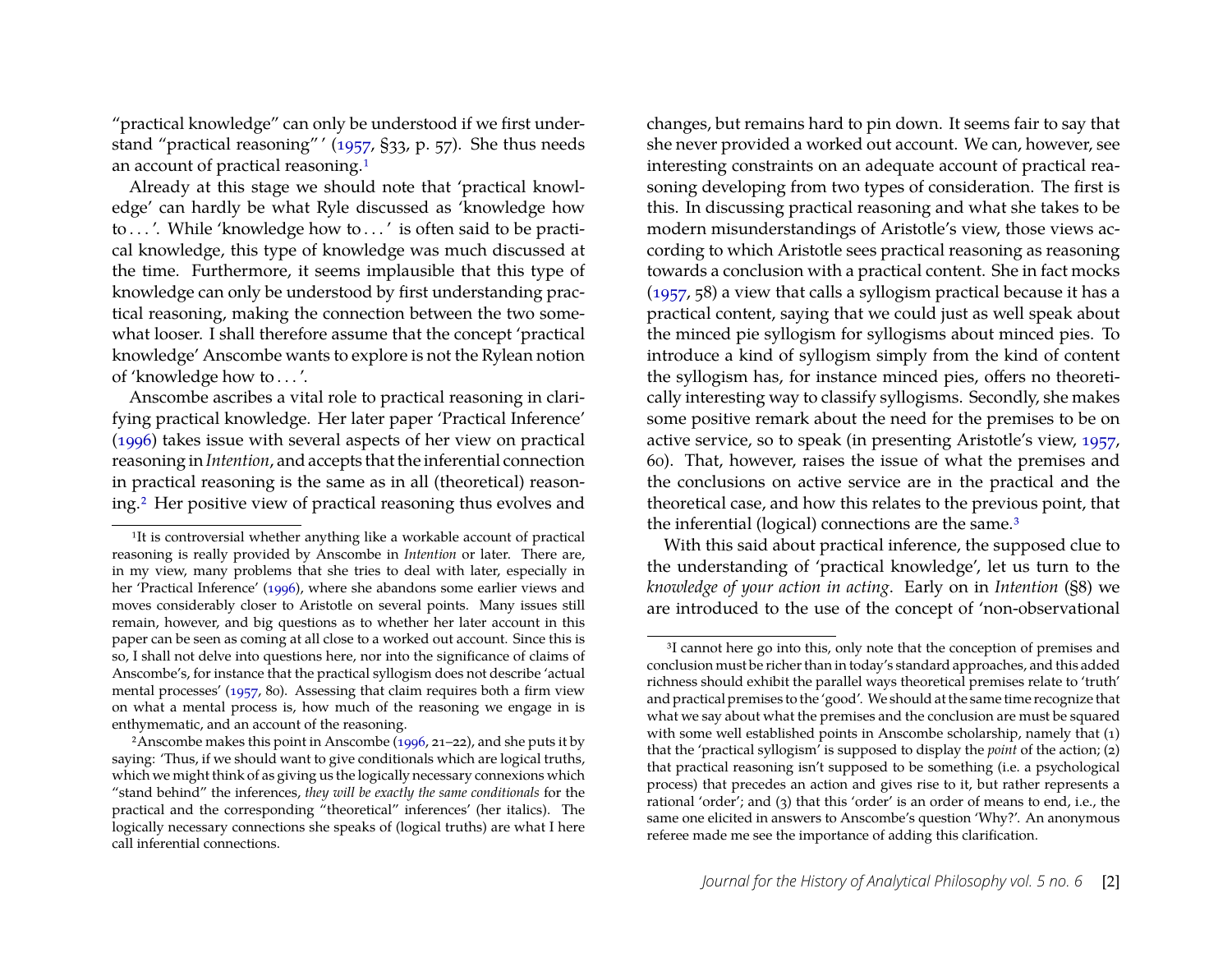knowledge of what you do'. Anscombe clearly sees our knowledge of our own mental states, for instance our beliefs, as nonobservational knowledge. There are, therefore, many kinds of things we know non-observationally[.4](#page-3-0) She makes use of the category of non-observational knowledge to illuminate intentional action, and maintains this: 'Now the class of things known without observation is of general interest to our enquiry because the class of intentional actions is a sub-class of it' [\(Anscombe](#page-11-1) [1957,](#page-11-1) §8, p. 14). Starting from the general class of things known without observation, and the general class of actions, (including both intentional and non-intentional actions), Anscombe moves towards the class of intentional actions as they are phenomena *belonging to both of these general classes*. She refines her view of intentional action by further employment of the concept of non-observational knowledge showing that we can exclude the involuntary actions known non-observationally from the more general class of actions known non-observationally by noting that the causes of involuntary actions are known observationally. That leaves us, on her view, with the class of things that we will work with when thinking about intentional action.<sup>5</sup>

Anscombe holds that intentional agents have non-observational knowledge of their own (intentional) actions. Such knowledge seems to be what Hunter calls 'agential knowledge', which in that case is non-observational knowledge of what we are doing,  $φ$ , when doing something  $φ$  intentionally, and thus practical in content. It is not, however, called 'practical knowledge' by Anscombe in the sections of *Intention* that discuss such non-

observational knowledge of one's actions[.6](#page-3-2) Of course, the nonobservational knowledge a man has of his own action is knowledge of something practical, but, by Anscombe's lights, that is not in general seen to be a good reason to think of it as a distinctive and philosophically interesting type of knowledge—not, in fact, a better ground than knowledge of minced pies would be for the same purpose[.7](#page-3-3) Thus the content of knowledge, or what the knowledge is knowledge about, may not be what really matters for the categorization practical/theoretical to be obtained from practical reasoning. Note that I can equally well have knowledge about something practical when I know that Peter is walking, as I can have knowledge of something practical when I know that I am walking. These two bits of knowledge seem equally practical *in their content* but neither will necessarily introduce a theoretically or philosophically interesting kind of knowledge for that reason[.8](#page-3-4) This suggests that it is the function of knowledge that matters for the distinction between practical and theoretical, and that it is this function that is to be illuminated by the account of practical reasoning.

Here is another line of reasoning to the same conclusion: We aim to understand the nature of practical knowledge. If the practicality of the practical knowledge does not reside in what is known, a natural step would be to say that it must reside *in the way this thing is known*. That leads us back to the point about function.

To explore aspects of this further, let us look at a statement made late in *Intention*, where Anscombe is summing up much of her own discussion:

<span id="page-3-0"></span><sup>4</sup>The opposition observational knowledge/non-observational knowledge is in general quite different from that of practical knowledge/non-practical knowledge.

<span id="page-3-1"></span><sup>&</sup>lt;sup>5</sup>Since Anscombe employs the notion of knowledge (i.e. non-observational knowledge) to get at this class of things we do intentionally, her view could be considered a version of a knowledge-first approach. If she also uses some concept of knowledge to give the essence (account) of the things belonging to this class, her account really is a knowledge-first account.

<span id="page-3-2"></span><sup>&</sup>lt;sup>6</sup>Hunter only refers to the sections in which Anscombe introduces nonobservational knowledge of one's action, which is also the only kind of 'practical knowledge' that is endorsed by Davidson; i.e., knowledge of what you are doing.

<span id="page-3-3"></span><sup>7</sup>Anscombe is in fact less than clear on how to use the term 'practical knowledge' after having introduced it.

<span id="page-3-4"></span><sup>8</sup>The last, the knowledge I have of what I do, is taken to be nonobservational, but does not introduce this interesting class of knowledge.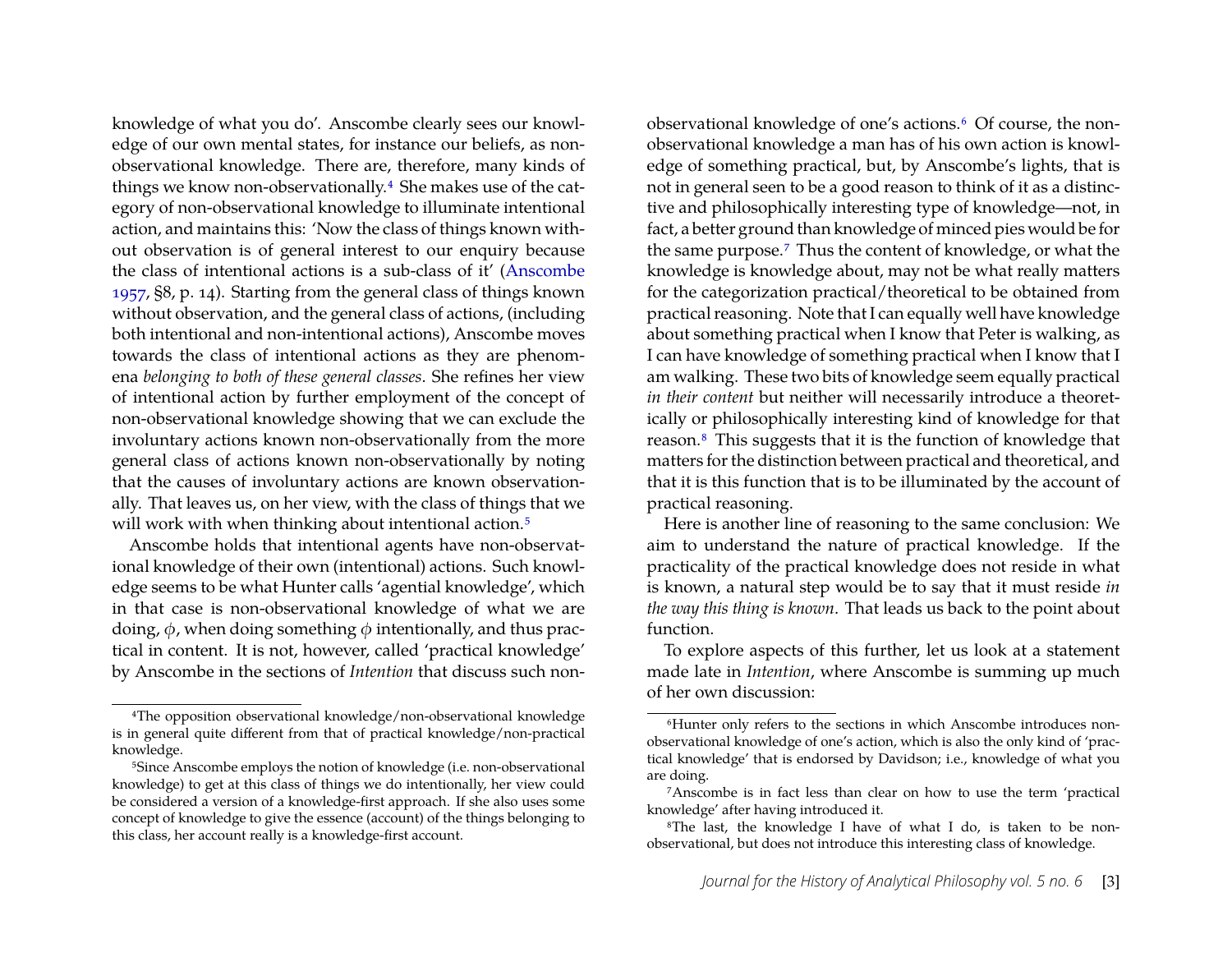If we put these considerations together, we can say that where (a) the description of an event is of a type to be formally the description of an executed intention, (b) the event is actually the execution of an intention (by our criteria), then the account given by Aquinas of the nature of practical knowledge holds: 'Practical knowledge is the cause of what it understands', unlike 'speculative' knowledge which 'is derived from the objects known'. [\(Anscombe 1957,](#page-11-1) §48, p. 87)

In the Aquinas quote, 'cause' must be seen as the Aristotelian notion of 'formal cause'. A formal cause is 'the form' to be exhibited by 'the account of what-it-is-to-be' something. Practical knowledge is therefore the Aristotelian form of an intentional action, i.e., the form of something concrete, an event, a change that takes place: 'an agent doing something intentionally', a change which, in Aquinas, may also be the conclusion of practical reasoning. A special thing about something of this form is that it understands itself. This, by Anscombe, is maintained to be a kind of knowledge very different from what we these days think of as knowledge. As has been well argued by John Schwenkler, this practical knowledge is '*productive knowledge*'[.9](#page-4-0)

The concept and also the term 'practical knowledge' are introduced much later in *Intention* than the concept of 'nonobservational knowledge of what you are doing' (which is introduced in §8 of *Intention*).[10](#page-4-1) They are never explicitly said by Anscombe to be the same thing, and it might even be that the distinction observational/non-observational has no direct application to the category of practical knowledge. 'Practical knowledge' is, as already stressed, introduced by her as something modern philosophy seems to have forgotten all about. Let us turn to one important example, and say something about its significance.

The shopping cart example involves a shopping list and two ways of relating to that list. When things go as they should, the shopper fills the cart with all the items on the list. The onlooker takes down a list of his own of what goes into the cart. When things go as they should, the two lists match.

The actual list is naturally seen as a concrete representation of what we more generally may want to think of as the abstract notion of propositional content. The shopper is making the world be in a certain specific way (making it as it should be according to the list); the onlooker is registering how the world is (what goes into the cart). When both things go as they should, the onlooker knows what is in the cart, and the shopper succeeds in getting hold of all of the listed items, and no others, and putting them into the cart. Still, the list has one clear function: it informs the shopper fully of what she should make be in her action. (Recall that we are in fact aiming to describe the function of practical knowledge, i.e., the notion Anscombe is pushing for understanding intentional action and which philosophy has forgotten all about.)

The onlooker's knowledge has a different function; it is speculative or theoretical insofar as she is trying to take the world in

<span id="page-4-0"></span><sup>9</sup>I think the best account in print of 'practical knowledge' as 'productive knowledge' is given by John Schwenkler in his excellent [\(2015\)](#page-11-3). (Note, however, that Schwenkler tends to use the term 'agential knowledge' for what I am calling 'practical knowledge'. I have not adopted his terminology for these reasons: First, I am starting out from Hunter's main terminology, and one issue between us is whether one can equate Hunter's notion of 'agential knowledge' to Anscombe's notion of 'practical knowledge'. Second, where Schwenkler speaks about 'agential knowledge', Anscombe mainly speaks about 'practical knowledge', and since the term 'agential knowledge' has a use by Hunter in the context of this paper, I stick to Anscombe's terminology.)

Let us also note in passing that there are many complex further issues here, among them, some about the phrase 'it understands' in the quote from Aquinas (in 'cause of what it understands'), about what the 'it' is, and about what it is to understand, i.e., what the 'direction of fit' is in understanding something. (Note also that understanding is factive, as knowledge also is, and that it is natural to see understanding as a form of knowledge, i.e., theoretical knowledge, as awareness also is.) I shall leave all these issues aside here.

<span id="page-4-1"></span><sup>10</sup>The term 'practical knowledge' is in fact introduced at the end of the discussion of the famous shopping cart example in the book [\(Anscombe](#page-11-1) [1957,](#page-11-1) §32, pp. 56–57).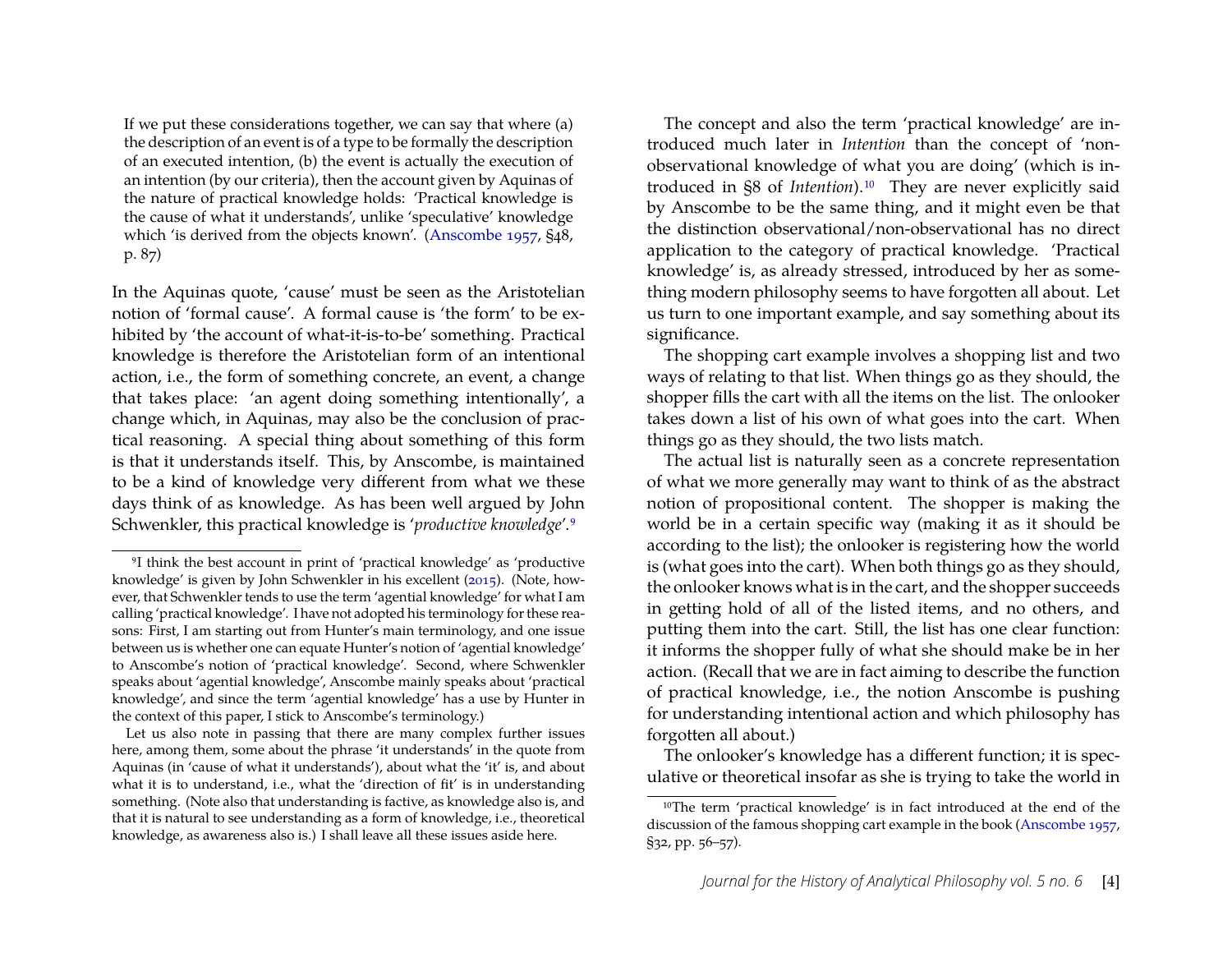regarding an issue, and, insofar as she succeeds, there is knowledge: knowledge that *p* (the list). There is a mistake when *p* is incorrect, when some item is on the onlooker's list, but not in the cart, and vice versa.

Here is a further point about the fact that what is taken to be practical knowledge might fail to be such knowledge: the mistake might be in the performance. An agent seems to be subject to *a type of possible mistake* we do not see in the theoretical case. This is the case where the list is the correct one, there is no relevant theoretical error on the part of the agent, and the agent trying to put the items on the list into her cart (to 'make the list true of the world'), but still fails.[11](#page-5-0) Of course, one typical case of failure in action is that the agent has some false belief, but the mistake being in the performance seems to stipulate a case where this is not so. The mistake in that case is a purely practical mistake, a mistake in the execution of the action, for instance when one (absentmindedly?) simply picks the wrong item from the shelf, or an item fails to get into the cart (falls out on the far side, something one might not even notice). Mistakes in the performance are additional to and different from failures in what you believe. They are, I suggest, pure failures in practical knowledge.[12](#page-5-1)

At this juncture, the point is not whether Anscombe is right in recognizing these mistakes in performance. The point is instead what would follow from taking her view. It would mean that there is a type of mistake unique to practical knowledge. If we were to use the terminology of direction of fit, we can say that practical knowledge has the opposite direction of fit from theoretical knowledge; practical knowledge is making the world fit our representation. Correctness criteria for practical knowledge therefore hook up with success criteria in what you are intentionally engaged in doing; for this reason it is indeed natural to think of practical knowledge as productive knowledge that produces its object and must do so to count as (practical) knowledge.

#### **Summing up Anscombe**

In the picture I have presented of Anscombe I actually make use of distinctions she herself did not always draw properly. This was done to ensure a cleaner picture, and clearer picture, of practical knowledge. The most important part of this is that what seems, also sometimes by her, to be called practical knowledge, is actually at least three different things. It is

- <span id="page-5-5"></span>(a) Knowledge how to do  $\phi$ .
- <span id="page-5-3"></span>(b) The practical-productive knowledge relation you have to what you actually do  $(\phi)$  when you do  $\phi$  on an occasion. (Aristotelian formal cause of intentional action.)
- <span id="page-5-4"></span>(c) The non-observational knowledge you have of your own action in doing something intentionally.[13](#page-5-2)

It is [\(b\)](#page-5-3) that captures the phrase 'the cause of what it understands'; [\(c\)](#page-5-4) is the non-observational knowledge that you are  $\phi$ -ing when you are  $\phi$ -ing; while [\(a\)](#page-5-5) is the knowledge how to  $\phi$ (by many also called 'practical knowledge') that gets applied on this occasion of agency. Note that the knowledge in [\(a\)](#page-5-5) can be

<span id="page-5-0"></span><sup>11</sup>As one reviewer points out, it is natural to think there must be some false belief at play when one makes a mistake in performance. Typically there is. The point here is that one can also make an executive mistake without any relevant false belief. One may push the wrong button in the lift, realizing immediately after having done so that it is the wrong one. One may be clumsy without having false beliefs.

<span id="page-5-1"></span><sup>&</sup>lt;sup>12</sup>Thus the production fails practically, while no theoretical failure can take the blame. Note, again, Anscombe's words where she hints at what she meant by practical knowledge: '(b) the event is actually the execution of an intention (by our criteria), then the account given by Aquinas of the nature of practical knowledge holds' [\(1957,](#page-11-1) 87). It naturally follows that if the event (yes, Anscombe speaks of 'event'!), fails to be an 'actual execution of an intention' due to some purely executive mistake, then this is not practical knowledge.

<span id="page-5-2"></span><sup>13</sup>So I am open for the thought that this is the type of knowledge that is called 'agential awareness' in the large recent self-knowledge literature. This knowledge is not productive in its function. See for instance [Peacocke](#page-11-4) ([2014\)](#page-11-4).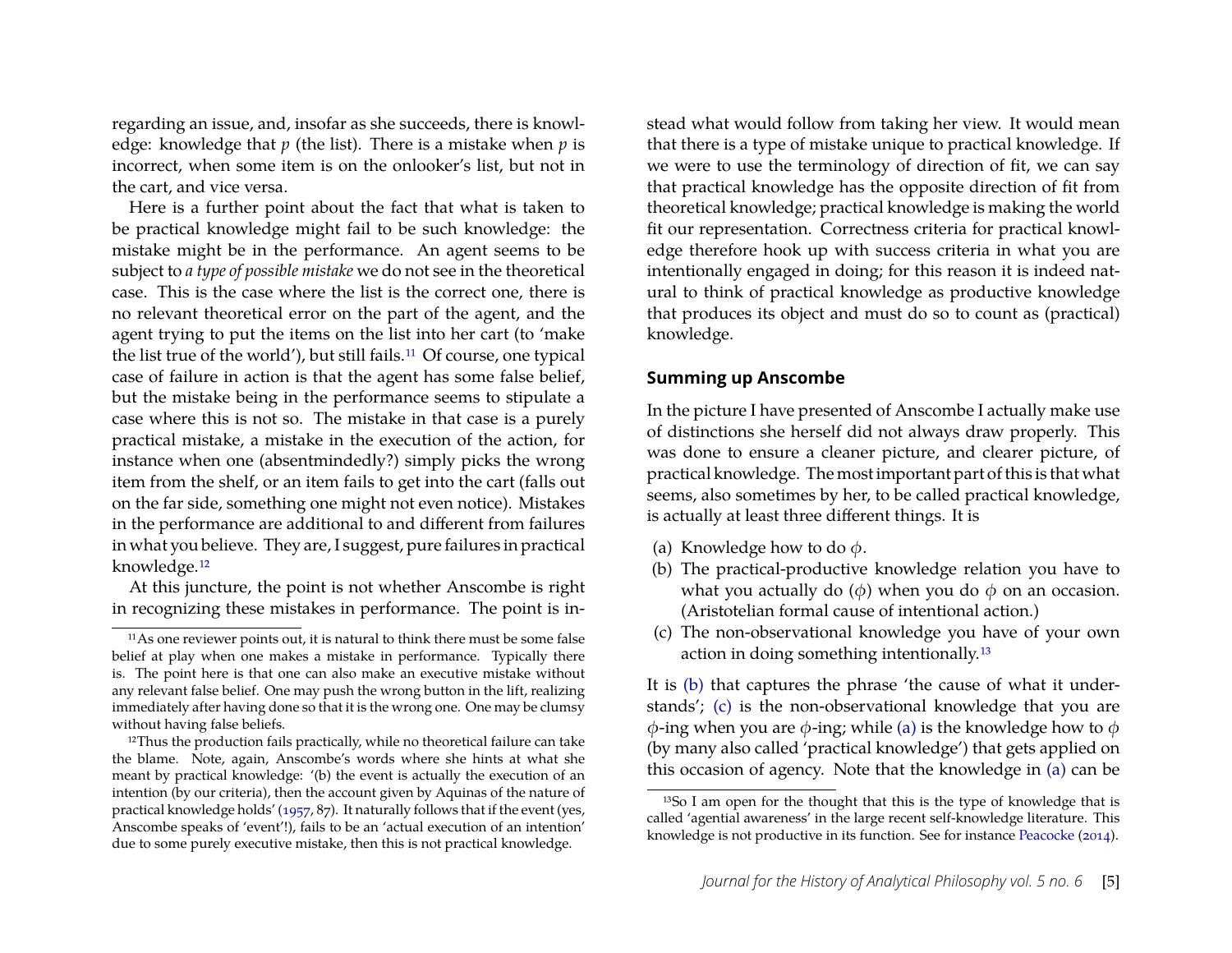applied ever so many times, and that an executive failure on a single occasion does not as such invalidate the ascription of this knowledge. On the other hand, knowledge of the sort one finds in [\(a\)](#page-5-5) is necessary for the type of knowledge one finds in [\(b\)](#page-5-3) and it is natural to think that it grounds it. Knowledge of type [\(b\)](#page-5-3) lies at the heart of the current matter: it is Anscombe's notion of practical knowledge, and it is different in function from all speculative knowledge and also the knowledge in [\(a\).](#page-5-5) What it does instead is rather to apply the knowledge in [\(a\)](#page-5-5) productively on an occasion, by making the world be so and so. It is different from all speculative knowledge in its success conditions and functional characteristics, as there are failures specific to this kind of thing: the mistakes in performance, the executive failures, require thus no mistake on the theoretical side.

The knowledge at issue in  $(c)$  is, or at least seems to be, a type of awareness, awareness of what you are doing, often called 'agential awareness'. Since the correctness criterion for this type of knowledge seems to be the same as those of 'speculative' knowledge, by Anscombe's own standards (assuming that all awareness is a type of speculative knowledge, and that speculative knowledge must fit the world), it is knowledge quite like the knowledge you have when you are aware that 'Peter is  $\phi$ -ing'. It is knowledge about your own action, and it is non-observational (as opposed to knowledge about Peter).[14](#page-6-0)

Anscombe does not distinguish [\(a\),](#page-5-5) [\(b\),](#page-5-3) and [\(c\)](#page-5-4) very carefully—even after having introduced [\(b\).](#page-5-3) To my mind, it is very important to do so to appreciate her position in relation to Davidson's. That there is a distinction between [\(a\)](#page-5-5) and [\(b\),](#page-5-3) is not at all controversial among Anscombe interpreters, nor generally. The relation between [\(b\)](#page-5-3) and [\(c\)](#page-5-4) is, possibly, contested in Anscombe scholarship. Good interpreters do not make the distinction,

and we might thus think of it as an open question whether the distinction is found in Anscombe. John Schwenkler, in his thorough discussion of Anscombe's concept of practical knowledge as productive knowledge, does not ascribe the distinction to her. But he also questions the very need for the non-observational knowledge of one's action that Anscombe endorses for intentional action. I will only note two things: 1) Anscombe clearly uses non-observational knowledge of what you are doing to determine which of your actions are such that you do them intentionally [\(1957,](#page-11-1) §8); 2) her later, big step, is the introduction of the concept of practical knowledge, which again seems to have a crucial role in the metaphysical account given that it is or provides the formal cause, the account of what it is to do something intentionally. Since there is no sign of rejecting the earlier part, one way of understanding her is to say that practical knowledge (with its special direction of fit) must come with nonobservational knowledge of what one is doing (which in its turn can be seen as the understanding what you are doing, which has the opposite direction of fit from practical knowledge).

If what matters for practical knowledge is not that what is known is something practical, but the way this content is known, the (productive) function of this way of knowing, then the distinction between [\(b\)](#page-5-3) and [\(c\)](#page-5-4) is useful for our purposes and in our context. It is useful since what we can ascribe to Davidson is knowledge of what we are doing, i.e., knowledge of type [\(c\),](#page-5-4) even if there is not, in his work, any trace of the practical or productive type of knowledge (type [\(b\)\)](#page-5-3) that Anscombe wants to reintroduce into philosophy in order to account for intentional agency.

#### **3. Davidson and 'Agential Knowledge'.**

Davidson took a lot of inspiration from Anscombe, and clearly admired her work. But he also provided a fresh and clearly

<span id="page-6-0"></span><sup>14</sup>'Practical' can thus both characterize the content of the knowledge, as it does in  $(c)$ , and the way it is held, which is the salient feature in  $(b)$ , where 'practical' characterizes a mode of knowing.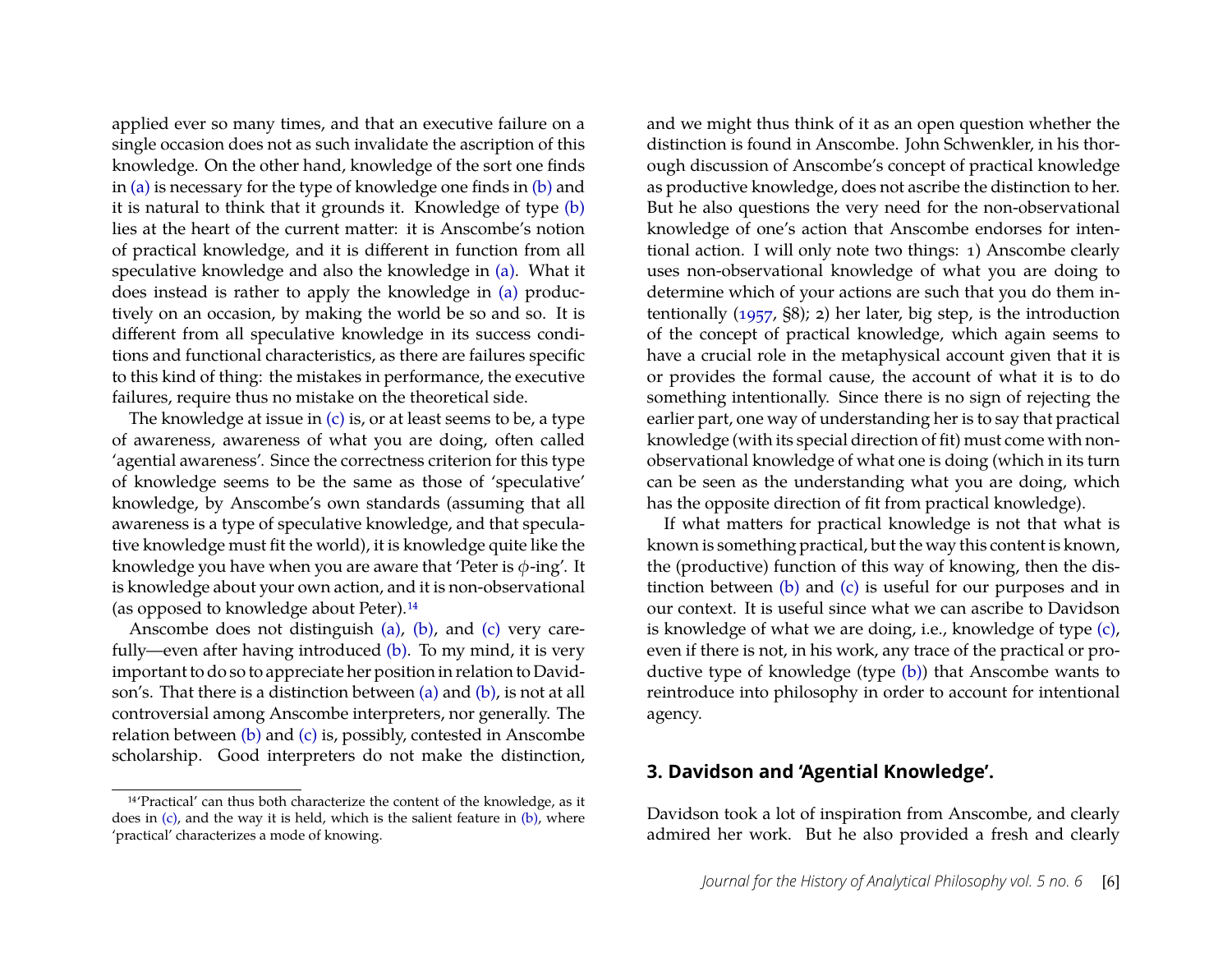very different view on how to think of action and causation. Davidson argued, controversially, that much of the resistance to thinking of intentional action as caused by beliefs and desires of the agent was misplaced. This resistance typically started from an opposition between logical relations and causal relations, and arguments to the effect that things that were logically related could not be causally related. Davidson held that logical relations hold between, as he would put it, descriptions of actions and events, while causal relations hold between actions and events in the world. It followed from this recognition that many arguments given against seeing actions as *causes* failed.

After his ground-clearing work on this point about the causes of action and the different relations between descriptions of things and the things described, Davidson went on to look for an account of intentional action. He saw an intentional action as caused by its primary reason (a belief-desire combination that rationalizes the action), but did not take for granted that one from this could provide anything like an account or definition of intentional action.[15](#page-7-0)

The important question raised by David Hunter is whether it is right to attribute to Davidson the view that it is the causal origin of the action, standardly the primary reason (a beliefdesire combination), later in Davidson's work the intention, that *makes an action into an intentional action*. This is a version of the approach of what is often called the standard view in the philosophy of action, the causal theory of action. Did Davidson really embrace such a causal theory of action? This is the generally accepted way of understanding Davidson, not least his famous 1963 paper, and seems to be corroborated by several factors. First by Davidson's general view that actions like all events are

to be individuated by their causes and effects. Also by certain things Davidson says in his later paper 'Freedom to Act' where he speaks of the causal theory of action and seems to think of himself as developing it. There is, however, a real question about whether it is further corroborated after Davidson's attention to cases of wayward causal chains, where the primary reason, or an intention, causes an action, but in a wrong way, and the action is not intentional. Davidson did see this as a very substantial problem for a causal account of intentional action. Here is what he says:

If the agent does *x* intentionally, then his doing *x* is caused by the attitudes which rationalize *x*. But since there may be wayward causal chains, we cannot say that if attitudes that would rationalize *x* cause an agent to do *x*, then he does *x* intentionally. [\(Davidson](#page-11-5) [1980,](#page-11-5) 79)

This suggests that while Davidson took the claims about the possible causal roles of primary reasons to be established, he did *not*, in this paper, claim to have established a causal *account* of what intentional action is. What he says is precisely that the action might be caused by the primary reason and yet not be an intentional action.

Hunter seems to think that Davidson at this point could have exploited the further view he seems to accept, that in the case of intentional action an agent knows the action under some description. Hunter calls this 'agential knowledge', and let us use the term in this way, giving ourselves leeway for ascribing this knowledge to Davidson.

Hunter is right, given this way of using the term, that Davidson does seem to accept some version of the view that agents possess agential knowledge when they act intentionally (although Davidson does so without taking a stand on the possible nonobservational character of this knowledge). Davidson states:

Action does require that what the agent does is intentional under some description, and this in turn requires, I think, that what the

<span id="page-7-0"></span><sup>&</sup>lt;sup>15</sup>Note however the substantial move taken by Davidson here in seeing psychological states as reasons; today many of us hold that reason is a normative category, and that Davidson is guilty of a problematic psychologism about reasons. That does not make his causal thesis (about the causal roles of psychological states) untrue.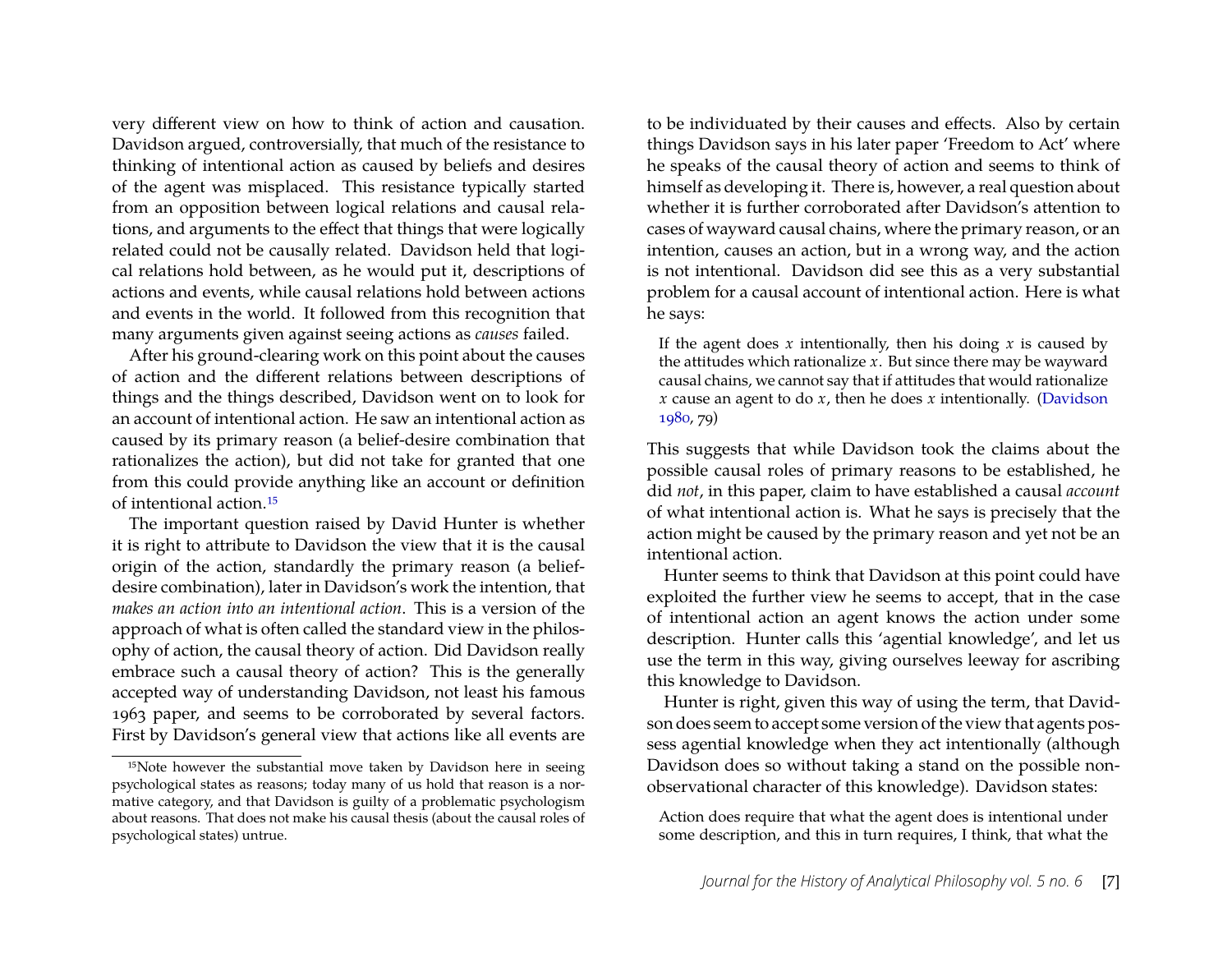agent does is known to him under some description. [\(Davidson](#page-11-5) [1980,](#page-11-5) 50)

Davidson did try to analyse action in terms of causality (also in the essay 'Agency', [1980,](#page-11-5) 52–55), and at the end of that discussion he sums it up negatively, saying that he, for the rest of the paper, 'abandons the search for an analysis of the concept of agency that does not appeal to intention' (55). What he means by the 'appeal to intention' is an appeal to doing things intentionally or doing things with an intention.[16](#page-8-0) He clearly did think that if what an agent does is intentional under some description, it must be known to the agent (under that description or possibly under some other description). We might even say that it is precisely because Davidson accepts that agents acting intentionally have agential knowledge of some sort that he realizes that he has not delivered a causal account of intentional action.

It should be clear from what has been said so far that Davidson separates the two issues of whether the primary reason for an action is its cause, and whether he has available a satisfactory causal account of intentional action. The first is a claim about explanation, the second a claim in metaphysics. Davidson seems to think he succeeds in establishing the first but not in the second claim. He seems also to doubt whether he can get much further than he does on the second question, and that we in a certain sense will have to take the notion of intentional action as primitive, metaphysically speaking.

Hunter usefully draws our attention to Davidson's struggles in accounting for what the primary reason (causing an action) is.

Davidson aimed to describe it as something that rationalizes the action but is logically independent of it. He had problems, and it took him a long time to sort them out to his own satisfaction. The difficulty centred on identifying a belief about the action, namely a belief that it belonged to a certain kind, but which did not refer directly to the token action being performed. If it had done, the required logical independence would be lost. Hunter does a very good job at resolving this difficulty for Davidson, showing that the resources for this were available by the time the paper 'Intending' was published. There were indeed two beliefs involved in acting intentionally, a general belief and also a particular belief. The latter Hunter plausibly interprets as agential awareness.

The general and particular beliefs are identified here:

If someone performs an action of type *A* with the intention of performing an action of type *B*, then he must have a pro attitude towards actions of type *B* (which may be expressed in the form: an action of type *B* is good (or has some other positive attribute)) and a belief that in performing an action of type *A* he will be (or probably will be) performing an action of type *B* (the belief may be expressed in the obvious way). [\(Davidson 1980,](#page-11-5) 87)

This exhibits the necessary logical independence: The general belief is that an action of type *A* is of type *B*, the particular belief is that this action is of type *A*.

The agential awareness claim is most clearly made by Davidson in 'Agency' (51; also quoted above):

For an agent always knows how he moves his body when, in acting intentionally, he moves his body, in the sense that there is *some* description of the movement under which he knows that he makes it. Such descriptions are, to be sure, apt to be trivial and unrevealing; this is what ensures their existence. So, if I tie my shoelaces, there is a description of my movements: I move my body in just the way required to tie the shoelaces. [\(Davidson 1980,](#page-11-5) 51; italics in original)

There is, as earlier stated, no direct evidence that Davidson thought of the latter knowledge as non-observational, but no

<span id="page-8-0"></span><sup>&</sup>lt;sup>16</sup>There are in fact very delicate issues about the relations being between *doing* φ *intentionally* and *doing* φ *in an intentional act with the aim of doing* φ. These do not necessarily have the same truth-conditions. One might do  $\phi$ intentionally without having an aim to do  $\phi$ , as when  $\phi$  is an unfortunate side effect. And one might do  $\phi$  in an intentional act aiming for  $\phi$ , even if one does not do  $\phi$  intentionally, for instance when one is just trying and failing, trying to find a way to do  $\phi$  (which one really wants and aims for). Thanks to a reviewer for raising these issues.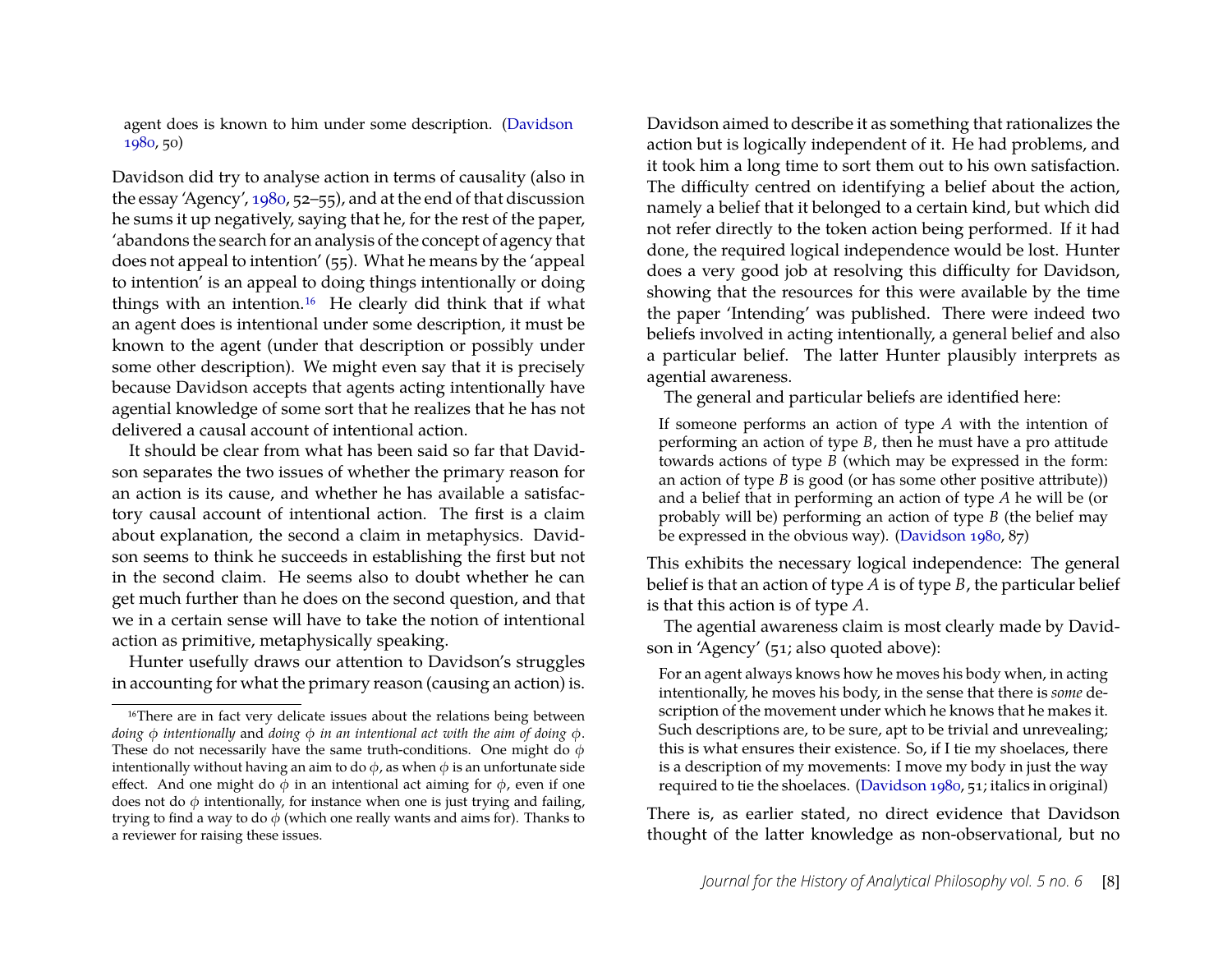direct evidence against it either. The description under which the agent has agential knowledge must be linked to the general belief in the good of the action.

I shall assume for the nonce that Hunter is right and that there is something we may call 'agential knowledge'—also in Davidson's case. Davidson is more interesting and subtle than some writers have taken him to be, and Hunter has done us a good service in making this clear. But the question is how this fits into Davidson's general approach, and whether it can be put to use to change the pessimistic mood that pervades the summing up Davidson provides (see above). Let us therefore turn to the question of whether Davidson can make use of the notion of 'agential knowledge' within his more general account of intentional action, and by doing so mitigate the problems introduced by the case of deviant causal chains and thus rescue or improve his causal theory of action. Davidson clearly did not appeal to the employment of agential knowledge when discussing the case of the climber. If that would have helped his account, why did he not do so? Let us turn to this case.

#### **Application: The Climber**

The climber is a person doing mountain climbing with some others, all attached to each other by safety rope. He realizes that an accident is coming, and the only way to save his own life is to release the rope. He thus has a primary reason (and maybe an intention) for letting the rope attached to his colleagues go, and this unnerves him so that he lets the rope go. Both Davidson and Anscombe think that the latter 'doing' is not an intentional action, and we can, I think, agree that there is no non-observational knowledge of it when it happens.

Anscombe seems to have an explanation of sorts as to why there is no 'agential awareness'. It is because there is no practical knowledge in this case (according to the account of practical knowledge, the formal cause), and thus no intentional action to be known. (Or if practical and agential knowledge are the same, simply no agential knowledge.)

Davidson can also describe the climber case as one in which 'agential knowledge' is (or could be) missing. The absence of agential awareness could in that case be seen as disqualifying it as an intentional action. Davidson would then in fact be adding agential knowledge as a further necessary condition of intentional action, in order to render his account somewhat immune to the problem of deviant causal chains. This is what Hunter suggests on Davidson's behalf. The resulting view would be that something is an action when it is caused by the primary reason and it also exhibits agential knowledge.

This is an interesting idea. I shall maintain, though, that Hunter needs to do more than he has done so far to warrant its promise. Here is why.

Let us first assume that the agential knowledge is standard observational knowledge, necessary for intentional action. When you tie your shoelaces intentionally, you either have to see your hand move, or, for instance, have proprioceptive experience of doing it. In the climber's case you may see your grip loosening. If the 'agential knowledge' is observational knowledge, however, the observed loosening of your grip and letting go of the rope may still not be an intentional action. Even if it is caused by your belief and desire, and you have observational knowledge of what your hand is doing, the wayward causality may still be in place. It is not entirely implausible that Davidson himself thought of 'agential knowledge' as observational knowledge, and that this is why he did not see any point in making further use of such 'agential knowledge' when accounting for intentional action.

Now, take the case where 'agential knowledge' is non-observational knowledge of your action. Here, you know nonobservationally that you are letting the rope go, you are aware that you are doing this. When this knowledge is nonobservational, it is the sort of knowledge Anscombe employed to get the extension right for the class of intentional actions,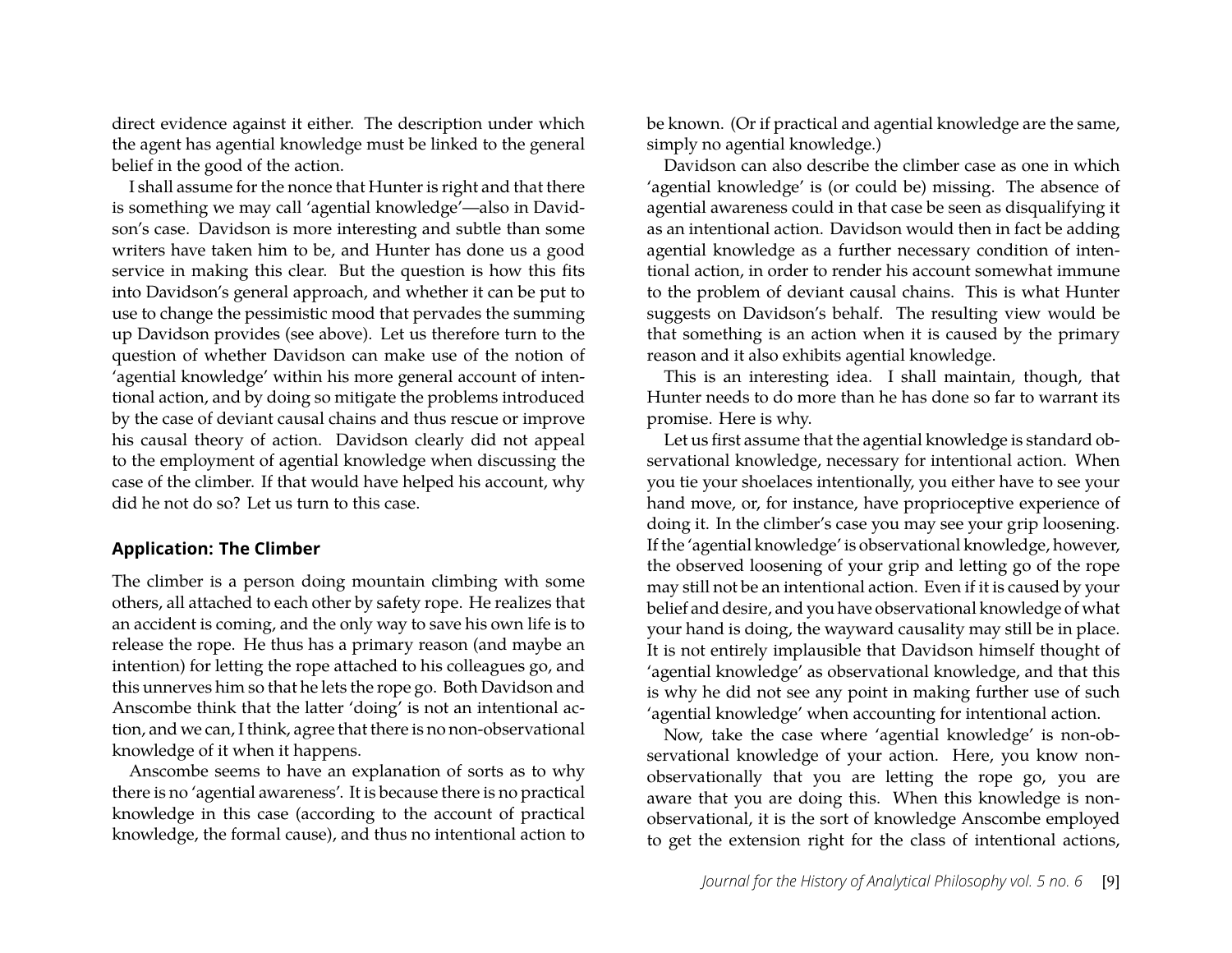and there may be agreement between Davidson and Anscombe about what 'agential knowledge' is: it is [\(c\)](#page-5-4) above.

The problem I then seem to spot in Hunter's amended version of Davidson is this. The agential (non-observational) knowledge seems not only to be necessary for intentional action, it might be sufficient as well. If agential knowledge is both necessary and sufficient for intentional action, then the *causal history of the event would not play any role in determining whether we are facing an action or not*. Agential knowledge would do all the work on this score.

Since a causal connection to reasons or intentions is not sufficient for intentional action, we may surely ask whether it is at all necessary. Are there cases of agential knowledge without such causation by primary reason or intention?

Anscombe maintains that there are. There are intentional actions done for no reason, and not done from any prior intention. This has been pushed further with force by, for instance, R. Hursthouse.[17](#page-10-0) If Anscombe and Hursthouse are right in this, then making the assumption that the causal story of Davidson's is necessary seems to wrongly exclude cases of intentional action. This issue needs careful scrutiny by Hunter's amended Davidsonian view.

Let us then turn to the metaphysical issues.<sup>[18](#page-10-1)</sup> The real difference at this point between Davidson and Anscombe resides precisely in the fact that Anscombe's productive notion of practical knowledge [\(\(b\)](#page-5-3) above) is meant to contribute to a metaphysical account of intentional action. If it is successful in doing this, by employing the 'lost' but now recovered conception of pro-

ductive knowledge, it can, in a certain sense, explain the lack of agential knowledge (non-observational knowledge of what you do, or [\(c\)\)](#page-5-4) from the lack of practical knowledge, i.e., lack of the Aristotelian form of intentional action. (The explanation would assume that the presence of the Aristotelian form in [\(b\)](#page-5-3) carries with it agential knowledge—non-observational knowledge—of type [\(c\),](#page-5-4) 'cause of what it understands'). When we see more clearly what job the notion of practical (and productive) knowledge is supposed to do, we see that the difference between our two thinkers is that Anscombe has a notion of practical knowledge which may be equipped to do some metaphysical work. Whether it delivers is here taken to be an open question.<sup>[19](#page-10-2)</sup> Davidson's approach to intentional action is, on the other side, marked by his general approach to the metaphysics of events, individuation of events by actual causes and effects. It has problems: It individuates events by all the other events there are, and does not answer any question as to the nature of events besides being the relata of the causal relation. Anscombe provides an account of a type of event by characteristics unique to that type of event, and not by the relations to other events of that type. Davidson's own attempt at a causal account of intentional action ends in some sort of pessimism or despair about providing an account in his paper 'Agency'. Hunter still needs to say more about how his suggested approach can move a Davidsonian position beyond this pessimism, or whether one should rather aim at throwing light on the causal element in production (in practical-productive knowledge).

<span id="page-10-0"></span><sup>&</sup>lt;sup>17</sup>This seems to have been Anscombe's view, to be further developed by Rosalind Hursthouse in a famous paper [\(Hursthouse 1991\)](#page-11-6). There is a lot to say about these cases, and strategies are available from the Davidsonian point of view. I am just pointing towards these issues.

<span id="page-10-1"></span><sup>&</sup>lt;sup>18</sup>Take a case like Quine's case of a creature with a heart, and a creature with kidneys, and assume they are co-extensional. We still need to say a lot more to give an account what it is to be a creature with a heart or a creature with kidneys.

<span id="page-10-2"></span><sup>19</sup>And it is also an open question whether it can deliver without bringing in causal notions in order to say something more about the production part of the notion of 'productive knowledge'. In my view, Hunter would do well to focus on this point; there might indeed be a need to bring in causal material to make clearer what productive knowledge is. This approach need not, however, assign the relevant causal power to 'agential knowledge', seen as non-observational knowledge of what one is doing. This would be a way of using elements from Davidson to improve Anscombe, rather than *vice versa*.